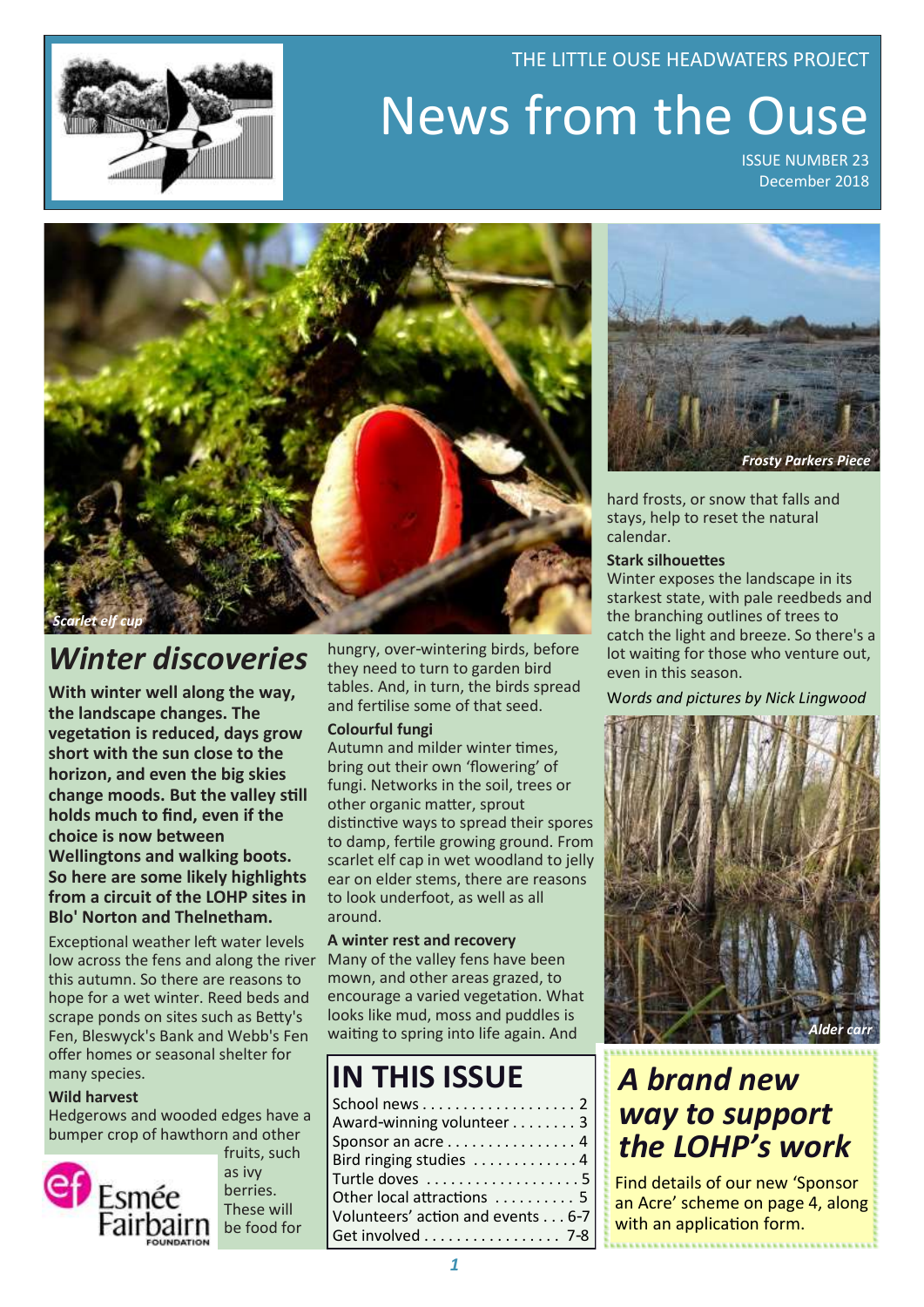### **Animals moving: children learning** *Little Ouse Little Ouse Headwaters Project Project*

### *What have polar bears and salmon got in common with our local cuckoos?*

**At the end of the summer term, LOHP volunteer Reg Langston visited Garboldisham Church Primary school to stimulate some thinking about migration. Summer is a good time to think about travelling - for children the holidays are coming up - for birds and other animals, their journeys are a matter of life and death.** 

On Thursday June 28<sup>th</sup>, Mr Langston joined Beech Tree Class to talk about migration. Mr Langston demonstrated the subject by looking at the cuckoo, and the work done by the British Trust for Ornithology (based in Thetford), to track these birds across continents. The class discussed whether patterns of migration were being altered due

### *...autumn plans*

Following a very busy start to the autumn term, Garboldisham Primary School children and teachers are looking forward to working closely once again with the LOHP, as we head into the cooler months.



*Map of satellite-tracked cuckoos' southward migration, from the British Trust for Ornithology website www.bto.org/science/ migration/tracking-studies/cuckoo-tracking*

to climate change, using the polar bear as an example of the greater distances being travelled because, it is thought, of the influence of global warming on the planet.

During a whole class discussion on why birds and animals migrate, we thought about what the driving forces

Beech Tree class are eagerly waiting to Cherry Tree and Beech Tree classes learn about what owls eat, when Mr Langston leads a lesson on owl pellet dissection. Always a popular guest, and following on from his visit last term, Rowan Tree class are hoping Mr Langston will pop in so that they too can learn more about migration.

are, and whether it's known how they navigate such long distances?

Mr Langston set the class, in groups of three, to discover as much as they could about the migration of a particular bird, animal, insect or fish, using the Internet. Some of the species investigated were gnu, salmon, polar bear and blue whales. The children were encouraged to make notes of what they found, and then were invited to relay their information back to the whole class.

The children were amazed to discover what huge distances these migratory animals travelled, and, using the salmon as an example, how, after several years at sea, these same salmon could navigate their way back to the same river in which they were spawned.

Beech Tree Class would like to thank Mr Langston for giving up his time to come and speak with them, and to share his wide knowledge of the natural world.

*Alison Nightingale* 

will continue their art with Rosemary Humphries, once she returns from her holiday, and are looking forward to including our local landscape and wildlife in their work. *Carol McGahan* 

*LOHP volunteers keep winning awards* 

**In the last issue of** *News from the Ouse* **we reported on Graham Moates winning a volunteering award in South Norfolk. This time, across the border, in Suffolk, it was Reg Langston's turn. Fellow volunteer, Martin Forge, describes the award ceremony.** 

On the 25th September, a few of us gathered in a marquee in the spacious grounds of the Museum of East Anglian Life in Stowmarket, for this prestigious ceremony. Several people and organisations received

their awards for their various activities, and then, it was Reg's turn. Paul White, the Community Action Suffolk Volunteering Manager, read out a long list of Reg's amazing achievements in his tireless work for the LOHP. The award and certificate were presented to Reg, who replied with a few words of thanks, but, when



he reached the microphone, his first words were, 'I didn't know that I did all that!' Well Reg, you *do*, and we thank you for



One point that slipped the net in Reg's long list of works and achievements, is the fact that, despite spending so much time looking after the local fens, he is also a very active local Parish Councillor.

I am not just proud to be able to work with Reg on the fens (even though my efforts are, relatively, so small), but I am also proud to call him my friend.

*Martin Forge*

it. This award was very well deserved.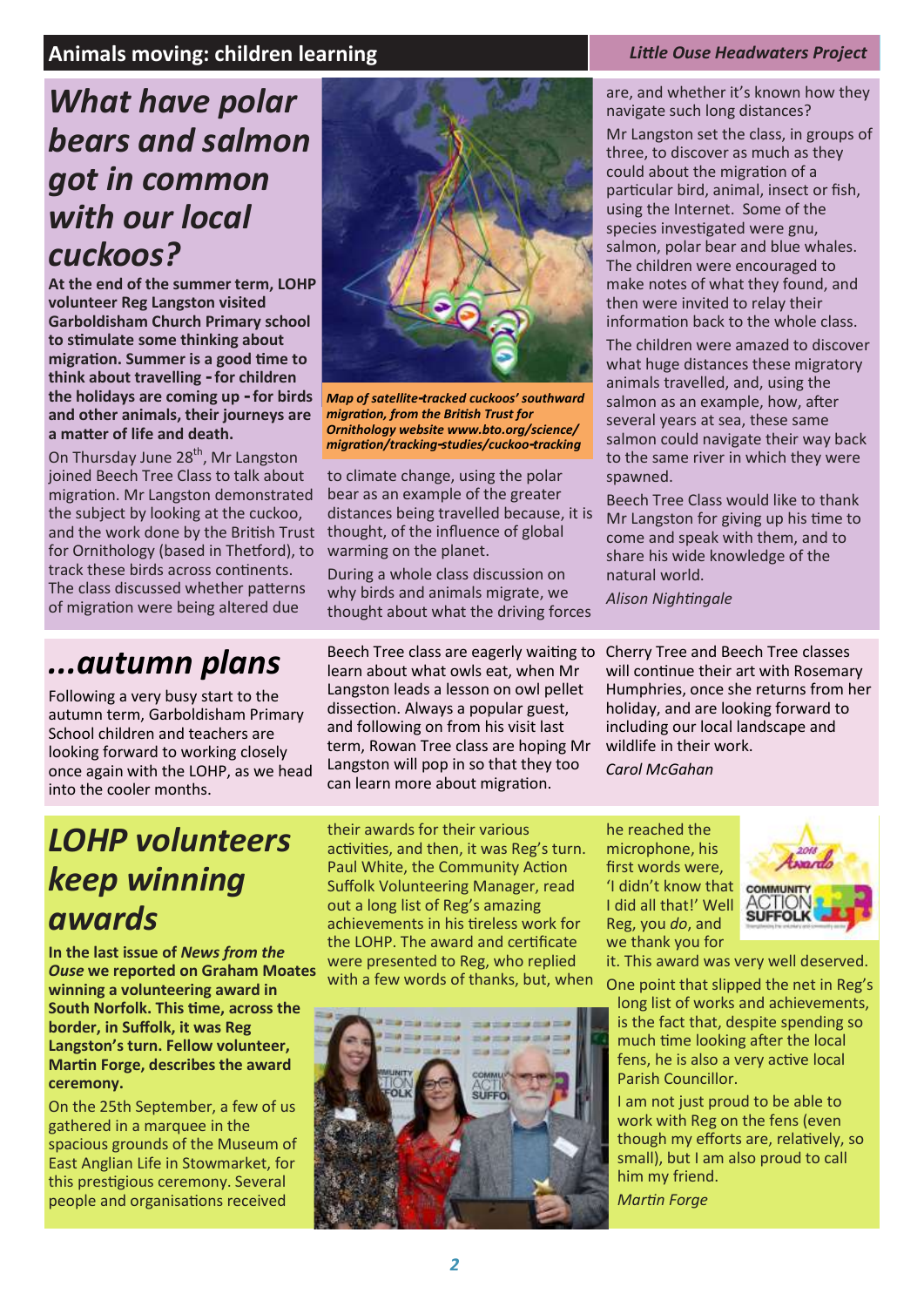### *Outstanding contribution to volunteering - Reg Langston*

**Reg Langston, and his wife Rowena, were two of the five original founders of the Little Ouse Headwaters Project charity. Soon after winning an award from** *Community Action Suffolk,* **Reg spoke to Newsletter Editor, Nicky Rowbottom.** 

#### **Half a century of volunteering**

Reg is modest about his achievements but admits he is an experienced volunteer - and volunteer-manager. His earliest volunteering task - more than 50 years ago now - was building nest boxes and swan islands at Sutton Park near Birmingham. From there, after gaining a Geography degree, Reg moved on to work for the National Trust and RSPB on short term contracts, his far-flung posts including the Farne Islands and the Insh Marshes.

#### **Few people know about Reg the HGV driver**

Conservation jobs were very hard to find in those early days and junior staff were hired just for the summers. Reg passed his Heavy Goods Vehicle test and, in the winters, made ends meet by driving lorries. Friends already teaching, had invited him into their classrooms, so he had seen what a career in schools might be like. A crunch moment came when he was working on a Scottish RSPB reserve, sitting among the wild dunes of Nairn Bar. He thought, 'What shall I do: teach? Or stay with the RSPB?'



#### **The importance of good teachers**

'I'd made a big mistake at school,' said Reg, 'I had a lovely Latin teacher and a bad Biology teacher, so I took Latin at 14 and gave up Biology.' In spite of this regret, Reg has clearly immersed himself in wildlife conservation and monitoring, and has made a massive contribution to the places he has lived and worked in. He became one of those inspirational teachers who are always taking children out on field trips and outdoor lessons, passing on his love of landscape, and wildlife to countless young people.

#### **The sound of another chainsaw**

The earliest beginnings of the Little Ouse Headwaters Project can be dated back to a time in the late 1990s, when, clearing scrub on part of Hinderclay Fen, Reg, Rowena and their neighbours, Jacquie and Nigel, heard another chainsaw from the other side of the river and realised someone else was actively managing fens on the Norfolk side. They followed the sound, found the Blo' Norton conservation group and soon began to collaborate on forming one single conservation charity, the LOHP, which, since that time, has gradually restored more and more fragments of wildlife-rich habitats to their former glory and involved hundreds of other adults and children in discovering and conserving wildlife.

#### **So many roles**

Reg was the first chair of the LOHP when there were just five core members setting up the charity and getting grant money to begin site restoration. He was treasurer for 12 years, and navigated his way through improving computerised bookkeeping systems.

Reg leads many of the Wednesday work parties. 'It's very rewarding,'



*Reg in his natural habitat - sharing his enthusiasm for conservation, and setting the children off on a practical peat-digging task*

he says, 'I almost never come back in a bad mood! Many friendships are forged and people look after each other. The group achieves a tremendous amount of work, and we're pleased to be able to run joint work parties with the Suffolk Wildlife Trust volunteers - especially when we're working on adjacent fen sites all tackling the task of cutting and raking which flower-rich fens demand. The most rewarding thing is to see the way volunteers develop confidence and skills and start to take initiative. As with teaching - it's a tremendous feeling to know you've helped people grow.'

#### **Looking forward to?**

'Retirement!' says Reg, with a smile, 'When I retired from being head of Garboldisham Primary, I took on a lot of the day-to-day admin of the charity, and a lot of that is still in my head. Now I need to step back and pass on more to other people.

I'm also looking forward to seeing the LOHP working in close coordination with SWT and other landowners and partners to achieve further improvements in river quality.'

*Nicky Rowbottom*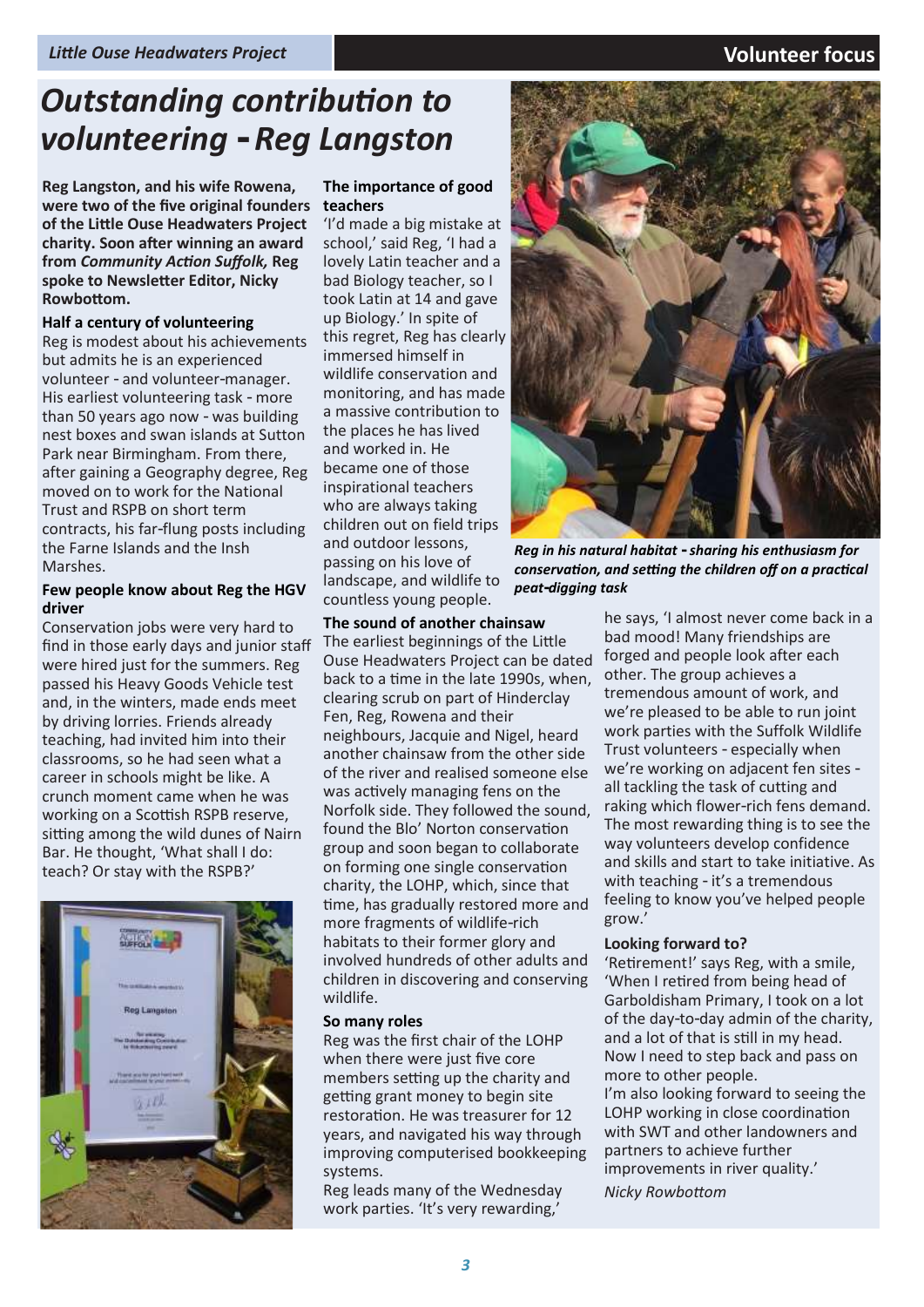*Jo Pitt*

## *Would you care for an acre?*

The Little Ouse Headwaters Project was formed in 2002 and at present manages some 175 acres of fens, heaths, meadows and woodland. The charity now incurs many costs to maintain this land and these must be found from grants and fund raising.

The major costs are:

- 
- Maintenance of fences, paths & trees Insurance
- Water & drainage Professional fees
- Rent (on leased sites) Safety inspections
- Training of volunteers Newsletters
- Conservation management Monitoring species and habitats
	-
	-
	-
	-

Each acre costs over £120 a year to maintain and the grants and subscriptions that LOHP receives do not cover these costs. LOHP has an urgent need to generate a regular income to cover these recurring expenses.

### **LOHP is asking if you will help by sponsoring an acre?**

Whether you're an existing member or not, you can help to secure the future of LOHP by becoming a sponsor. The cost is £120 per annum or £10 per month, paid by standing order. Sponsors can be businesses or individuals and they will become members of LOHP.

All sponsors can, if they wish, have their names printed in future newsletters, indicating their support and commitment to LOHP and to our environment. You can, of course, sponsor more than one acre.

The trustees of the LOHP are dedicated to the restoration and the conservation of local land that neighbours the Little Ouse, so that it can be used and enjoyed by the community NOW and for future generations.

LOHP also has many dedicated volunteers who regularly help to maintain the land, but it does need dedicated money as well. The trustees hope that you will consider becoming a sponsor, which will give you the satisfaction of continually caring for an area of our very special countryside.

**To become a sponsor:** Please complete the enclosed application form and send it to Edward Coales (Treasurer) at the address on the form.

### *Grateful thanks to the sponsors who have already signed up:*

- Cyprium Motorsport Systems Ltd, Redgrave Peter Frizzell Ltd, South Lopham
- Mrs Paddy Richards, Wortham Mr John Wallace, Coney Weston
- Andrew Dickson Ltd, Rickinghall Starwing Brewery, Redgrave
- 
- -
- 
- Dr Tim Cooke, Wattisfield  **English Electric Motor Co, Redgrave**



#### *Marsh tit*

### *With this ring ...*

**The LOHP Creative Group were invited along to watch the bird ringing team at work on Hinderclay Fen in the summer.** Martin Phillips went

along early - armed with his camera.



*Jacquie Clark, Bev Blackburn, Rowena Langston, Reg Langston, Mike Wraight and Nigel Clark*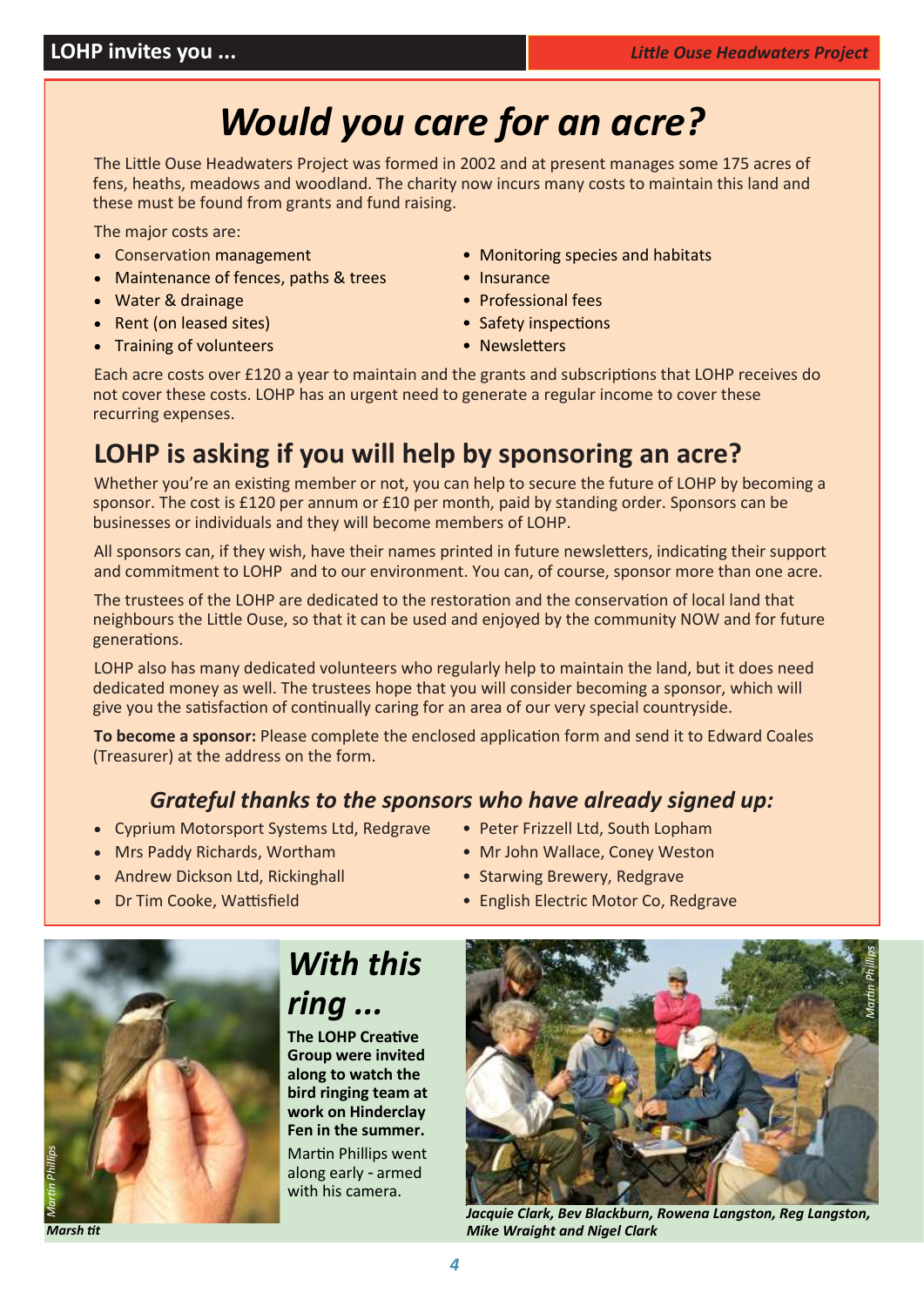### *Little Ouse Headwaters Project* **Places to visit and a bird on the edge**



## *The Little Fox cafe*

The Little Fox cafe (set within The Fox pub at Garboldisham), is hosting coffee mornings on Fridays between 10am and noon. As you can see, the cakes are delicious and all homemade by the volunteers! There is a refillable coffee and tea pot, and the service is friendly with a welcoming atmosphere.

There is a lot going on during weekends at The Fox, including music, classic car meets and food every Saturday evening. For details, check their Facebook page or website. *Bev & Sue*



### *Turtle doves in deep trouble*

**LOHP volunteer and bird ringer, Jacquie Clark, explains a project aiming to understand and help one of our most beautiful summer visitors.** 

The 'purr' of turtle doves is one of the real markers of spring as they return from their wintering grounds in Africa and take up territory – or at least it used to be. The turtle dove is now one of our fastest declining species – the population has plummeted (94% fall from 1995–2015) and is now listed as globally Vulnerable to extinction (Red List of Threatened Species).

#### **Chick numbers down**

The problem is that the number of chicks produced has declined, possibly because of a change in diet from plant seed to spilled crop seeds. The RSPB is trying to understand the decline and is organising a survey of turtle dove 'hotspots' to try to learn more about where turtle doves are still breeding. This will allow conservation action to be targeted where it will be most effective. The survey results will also provide a baseline to monitor any future change in numbers of turtle doves and the quality of their habitat.



*R Hayes*

#### **Counting locally**

LOHP volunteers agreed to take on the local survey squares (including one on the Frith and the Lows). In each of the six 1 km squares, we covered we had to work out a route consisting of ten 200m sections - not too bad on the map, but there were a few hiccups on the ground. So we did our early morning walks through our squares to map the habitat, and hoped to count turtle doves as well as other farmland birds but what did we find? Well, sadly, not a single turtle dove between us, but a variety of farmland birds and, interestingly, the highest density of these was around an area that had been planted with a winter bird-food crop. The absence of turtle doves was disappointing, but not very surprising. However, like many other surveyors, we will be back out in the same squares next year with our fingers crossed! *Jacquie Clark*



*Juvenile blackcap* 



*Rather strange-looking, but it is a wren*

**Tiny brain: great sense of direction** Ringing studies like these have shown that the blackcaps breeding on LOHP sites are likely to spend the winter in southern Spain. The ones which feed in our gardens in winter tend to breed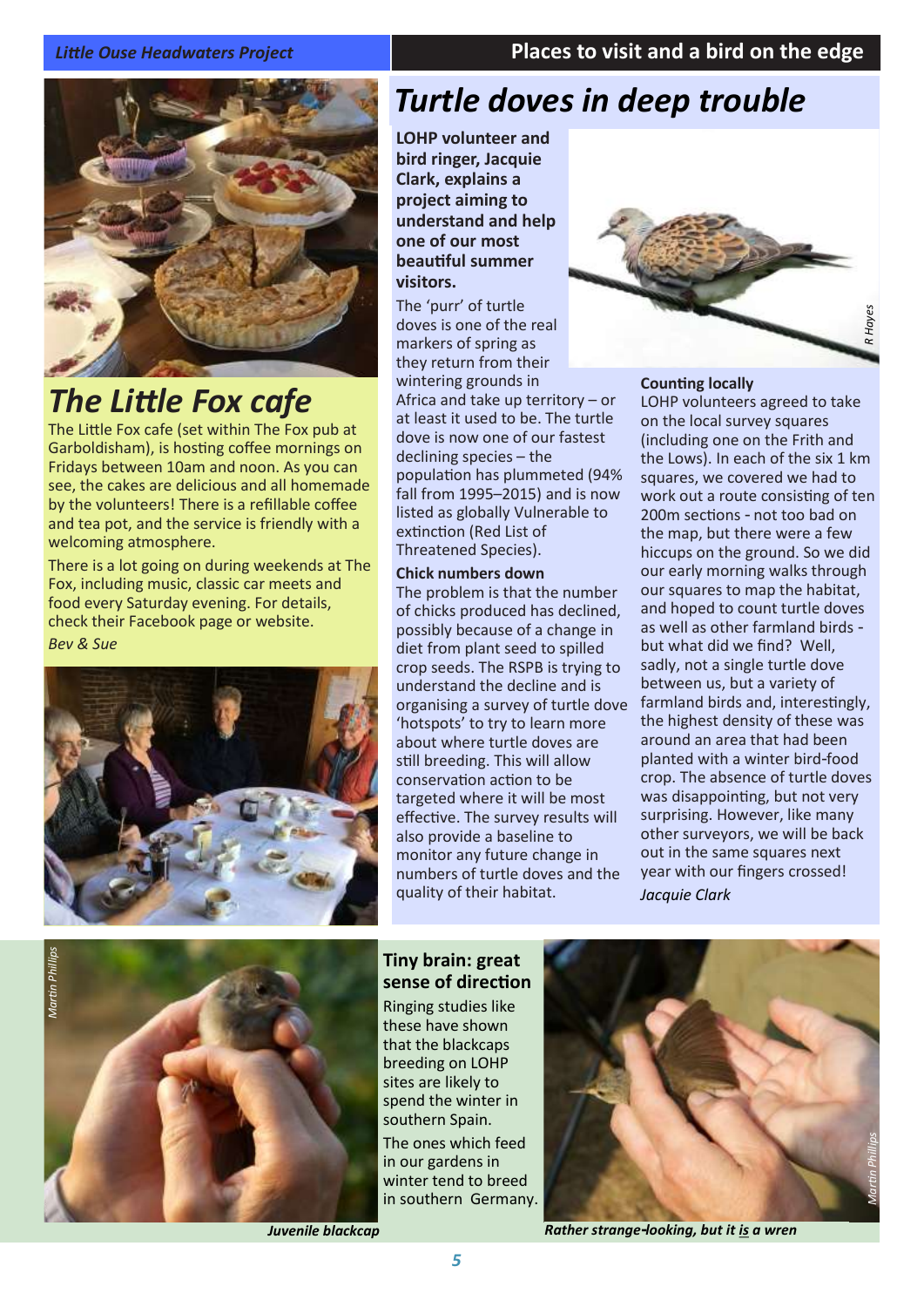### **LOHP action and fun** *Little Ouse Headwaters Project*

### *Clean enough to eat my dinner off!*

**Skanksa sent their Structures team from Ipswich, comprising engineers and managers, to attend a specially organised work party in September.**

The team assembled on New Fen and were tasked with burning scrub and branches on a huge bonfire. They worked for several hours and must have done a good job of clearing the area, as Reg commented that they had left the site 'clean enough to eat my dinner off!'

Comments from the engineers included 'lovely to get out of the office' and 'good to do some physical



work'. Their colleagues were persuaded to come along the following month so it must have been a worthwhile day. May there be many more visits… *Chris Blackburn*

## *An LOHP timeline*

**On a gloriously sunny October morning, 37 folk (and three dogs) gathered on Parkers Piece for a stroll through, as Jo-Anne Pitt put it, an LOHP timeline. Hannah Salisbury describes the experience.** 

Our walk took in LOHP's more recent acquisitions, as well as some of the charity's longer-held pieces of land.

Our first stop was on New Fen where Jo talked us through the recent work that LOHP volunteers have been doing, cutting down trees and planting others on the drier part of the site. The logic of this approach is to remove non-native, overcrowded trees, and replace them with native species with more space between them to allow more things to grow on the ground. Fortunately, Allan Downie was also on hand, to tell us how ash die-back disease is affecting the trees here – some have succumbed, but others seem to be resisting.

From there we made our way to Thelnetham Middle Fen, where LOHP





Conservation Manager, Pete Fox, told us a little about the importance of the site and the rare species it supports. The LOHP is working with SWT who manage this site, to improve the link with the wet area of New Fen. The furthest point of the walk was Carr Meadow, which was acquired by the LOHP about three years ago, as part of the aspiration to create a continuous habitat corridor along the upper reaches of the Little Ouse.

The walk back took in Blo' Norton Fen, returning over Bob's Bridge onto Bleyswycks Bank and heading back towards Parkers Piece.

The beautiful sunshine showed off the autumn colours to their best advantage – an ideal day to show old members, and some new faces, the ongoing work of the LOHP. *Hannah Salisbury* 

*Rowena Langston Hannah Salisbury*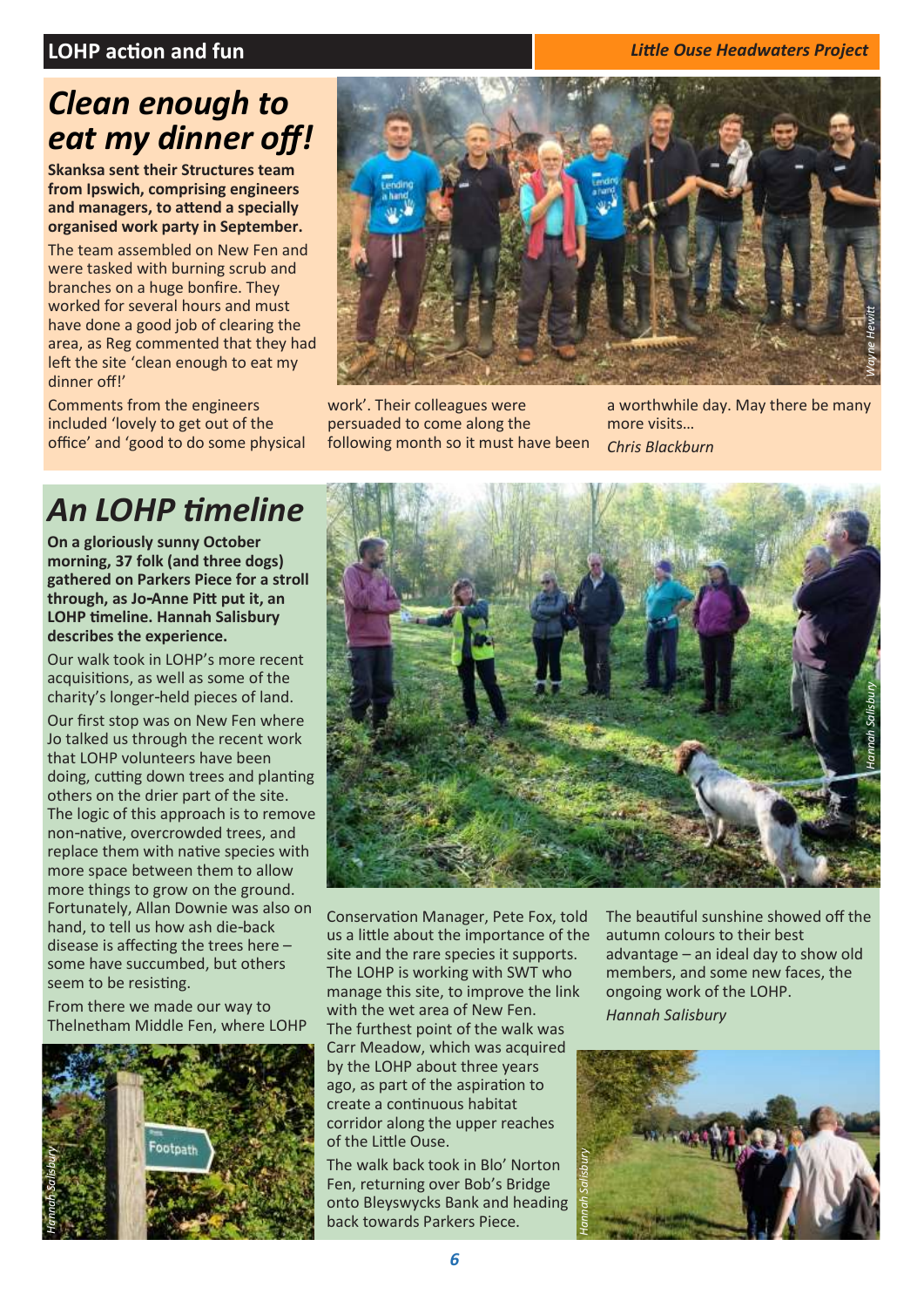### *LOHP plant workshops*

**LOHP ran two workshops for members in July. The sessions were led by the very experienced botanist and ecologist, Jonny Stone, who gave an insight into the health and history of the habitat and included useful tips for plant identification.** 

### **Fen & grassland flora course – 11th July 2018**



*Broomscot Common - burnt by the sun*

The morning was spent on [Broomscot](http://www.lohp.org.uk/our-sites/broomscot-common)  [Common \(](http://www.lohp.org.uk/our-sites/broomscot-common)an area of 11.4 hectares), in Garboldisham. There are 3 different habitats in close proximity that were compared – fen, dry sandy grassland and the transition slope between them.

On the dry grassland, few green plants could be seen due to the dry hot summer. Jonny explained the features to look for to identify plants when they are not flowering, including:

- 
- **Common ragwort Grasses Sheen's sorrel Lichens** Sheep's sorrel

plants which preter (acid) rain<br>the top and plants which love<br>calciferous water at the bottor<br>towards the fen. An example o The slope was interesting, showing plants which prefer (acid) rainwater at calciferous water at the bottom, towards the fen. An example of this was Soft Rush, seen up the slope, while Hard Rush appeared lower down. Below the slope, on the area of fen, typical fen plants were seen, including:

- Angelica (a fen indicator)
- Marsh thistle
- Marsh, or greater, birdsfoot trefoil
- Marsh horsetail

Monitoring techniques were explained on an existing monitoring plot on the Common. Poles 50m apart were located and joined with tape to find a specified  $10m^2$  area – this was marked out with tape.  $1m^2$  plots were selected and marked out to evaluate for:

• Flowers • Sward height

- Plant litter
- Bare patches
- Dung
- **Insects**
- Plants of interest • Anything unusual!

In the afternoon, we looked at [Scarfe](http://www.lohp.org.uk/our-sites/scarfe-meadows)  [Meadows,](http://www.lohp.org.uk/our-sites/scarfe-meadows) a flood meadow on the banks of the Little Ouse, in Garboldisham. In the past, the site was not managed for conservation, so wild flowers are not prolific. Grasses and rushes were identified and

restoration management is underway to encourage flower-rich grassland.



*Practical botany on Scarfe Meadows with Jonny Stone*

### **Aquatic plant identification course – 28th July 2018**

The day started at Thelnetham Windmill with an introduction to the fens ecosystem and plants we might see. Throughout the day, a grapnel, or grappling hook, was used to search areas of deeper and less accessible water.

On the banks of the Little Ouse, we saw how past channel management had helped reeds spread. The impact of the reeds is to slow the river and raise water levels in the Fen.

Due to the summer this year, many ditches had dried - one on Parkers Piece still had some aquatic type plants visible, but the meadow grasses and plants had started to grow back.

We looked at plant species from fen through to pond and learnt how to identify them when not in flower by looking at their structural features.



*Enough plant diversity to baffle a beginner* 

Plants identified included:

- On the bank and fen:
	- Reeds Rushes
	- Willows Sedges
- Rosebay willow herb
- In the pond and river:
	- Pond weeds Water parsnip

Hornworts • Stoneworts Again it was a very enjoyable, practical and informative day. We left the workshops with a much better understanding of the plants that can be found on these sites.

The LOHP hope these workshops will increase the ability to monitor our sites and assess the effects of our management activities over time.

*Martin Phillips*



**plants is messy but reward**